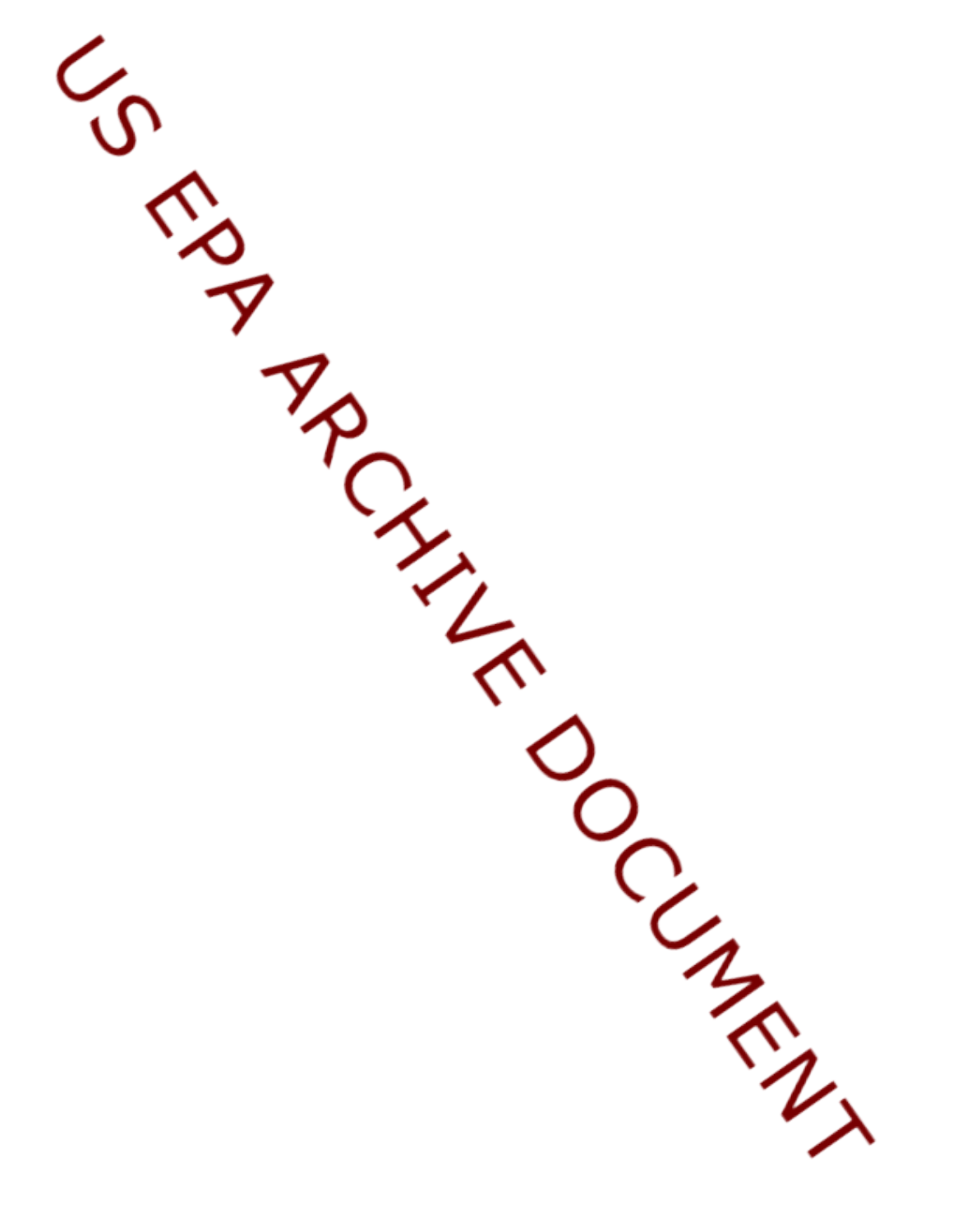# **THE ENVIRONMENTAL TECHNOLOGY VERIFICATION**







# **ETV Joint Verification Statement**

| <b>TECHNOLOGY TYPE:</b> | <b>ENVIRONMENTAL DECISION SUPPORT SOFTWARE</b>                                                                     |
|-------------------------|--------------------------------------------------------------------------------------------------------------------|
| <b>APPLICATION:</b>     | INTEGRATION, VISUALIZATION, SAMPLE OPTIMIZATION,<br>AND COST-BENEFIT ANALYSIS OF ENVIRONMENTAL<br><b>DATA SETS</b> |
| <b>TECHNOLOGY NAME:</b> | Sampling $FX$                                                                                                      |
| <b>COMPANY:</b>         | <b>DecisionFX, Inc.<br/>310 Country Lane<br/>Bosque Farms, NM 87068</b>                                            |
| <b>PHONE:</b>           | $(505) 869 - 0057$                                                                                                 |
| <b>WEBSITE:</b>         | www.decisionFX.com                                                                                                 |

The U.S. Environmental Protection Agency (EPA) has created the Environmental Technology Verification Program (ETV) to facilitate the deployment of innovative or improved environmental technologies through performance verification and dissemination of information. The goal of the ETV Program is to further environmental protection by substantially accelerating the acceptance and use of improved and cost-effective technologies. ETV seeks to achieve this goal by providing high-quality, peer-reviewed data on technology performance to those involved in the design, distribution, financing, permitting, purchase, and use of environmental technologies.

ETV works in partnership with recognized standards and testing organizations and stakeholder groups consisting of regulators, buyers, and vendor organizations, with the full participation of individual technology developers. The program evaluates the performance of innovative technologies by developing test plans that are responsive to the needs of stakeholders, conducting field or laboratory tests (as appropriate), collecting and analyzing data, and preparing peer-reviewed reports. All evaluations are conducted in accordance with rigorous quality assurance protocols to ensure that data of known and adequate quality are generated and that the results are defensible.

The Site Characterization and Monitoring Technologies Pilot (SCMT), one of 12 technology areas under ETV, is administered by EPA's National Exposure Research Laboratory (NERL). With the support of the U.S. Department of Energy's (DOE's) Environmental Management (EM) program, NERL selected a team from Brookhaven National Laboratory (BNL) and Oak Ridge National Laboratory (ORNL) to perform the verification of environmental decision support software. This verification statement provides a summary of the test results of a demonstration of Decision*FX*'s Sampling*FX* environmental decision support software product.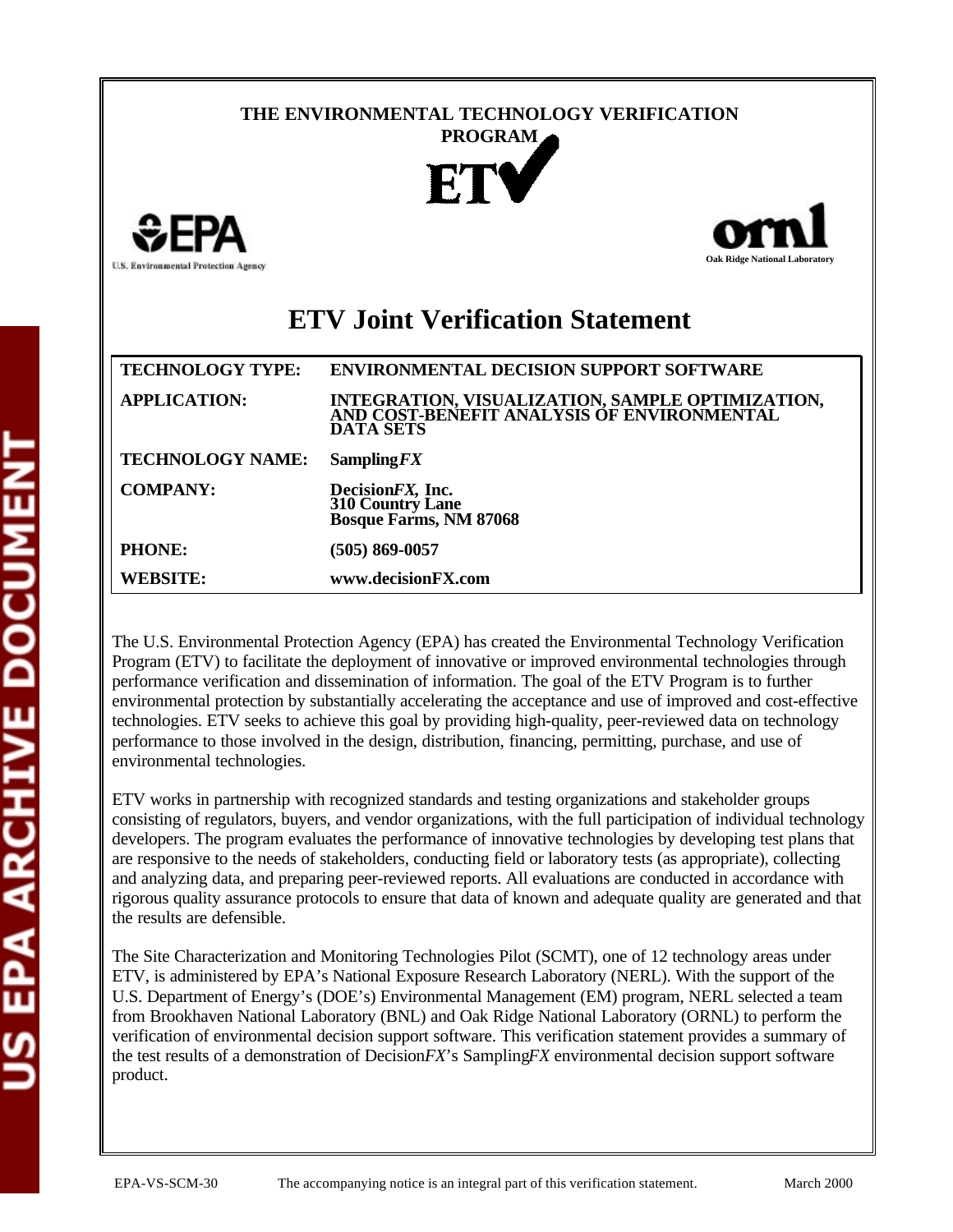#### **DEMONSTRATION DESCRIPTION**

In September 1998, the performance of five decision support software (DSS) products were evaluated at the New Mexico Engineering Research Institute, located in Albuquerque, New Mexico. In October 1998, a sixth DSS product was tested at BNL in Upton, New York. Each technology was independently evaluated by comparing its analysis results with measured field data and, in some cases, known analytical solutions to the problem.

Depending on the software, each was assessed for its ability to evaluate one or more of the following endpoints of environmental contamination problems: visualization, sample optimization, and cost-benefit analysis. The capabilities of the DSS were evaluated in the following areas: (1) the effectiveness of integrating data and models to produce information that supports the decision, and (2) the information and approach used to support the analysis. Secondary evaluation objectives were to examine DSS for its reliability, resource requirements, range of applicability, and ease of operation. The verification study focused on the developers' analysis of multiple test problems with different levels of complexity. Each developer analyzed a minimum of three test problems. These test problems, generated mostly from actual environmental data from six real remediation sites, were identified as Sites A, B, D, N, S, and T. The use of real data challenged the software systems because of the variability in natural systems. The technical team performed a baseline analysis for each problem to be used as a basis of comparison.

Decision*FX*, Inc., chose to use Sampling*FX* to perform the visualization, sample optimization, and costbenefit endpoints for four problems from three sites (A, N, and T). Sampling*FX* was used to provide objective guidance on the selection of optimum locations for new samples, to quantify the nature and extent of contamination as a function of probability, to estimate exposure concentrations for human health risk analysis, and to estimate cleanup volumes as a function of cleanup level. The Site A sample optimization test problem was a three-dimensional (3-D) groundwater problem for two volatile organic compounds (VOCs), dichloroethene (DCE), and trichlorethene (TCE). The Site N sample optimization problem was a twodimensional (2-D) soil contamination problem for three heavy metals (arsenic, cadmium, and chromium). In this problem, data were supplied over a limited area of the site, and the analyst was asked to develop a sampling strategy that characterized the remainder of the 125-acre site while taking only 80 additional samples. The Site N cost-benefit problem considered the same contaminants as the sample optimization problem and had 524 data points on a 14-acre site. The objective of this problem was to define the areas in which the contamination exceeded threshold concentrations. In addition, the analysts were asked to estimate the human health risks based on current conditions. The Site T test problem was a 2-D soil contamination problem. This problem included four contaminants: ethylene dibromide (EDB), dichloropropane (DCP), dibromochloropropane (DBCP), and carbon tetrachloride (CTC).

Details of the demonstration, including an evaluation of the software's performance may be found in the report entitled *Environmental Technology Verification Report: Environmental Decision Support Software— DecisionFX, Inc., SamplingFX*, EPA/600-00/038.

## **TECHNOLOGY DESCRIPTION**

Sampling*FX* is a geostatistics-based software program intended to provide decision makers and analysts a means of evaluating environmental information relative to the nature and extent of contamination in surface and subsurface soils. Key attributes of the product include the ability to delineate, provide visual feedback on, and quantify uncertainties in the nature and extent of soil contamination (e.g., concentration distribution, probability of exceeding a soil cleanup guideline); to provide objective recommendations on the number and location of sample locations; and to provide statistical information about the contamination (e.g., average volume of contamination, standard deviation, etc.). Sampling*FX* runs on Windows 95, 98 or NT platforms and on the Power Macintosh system.

## **VERIFICATION OF PERFORMANCE**

The following performance characteristics of Sampling*FX* were observed: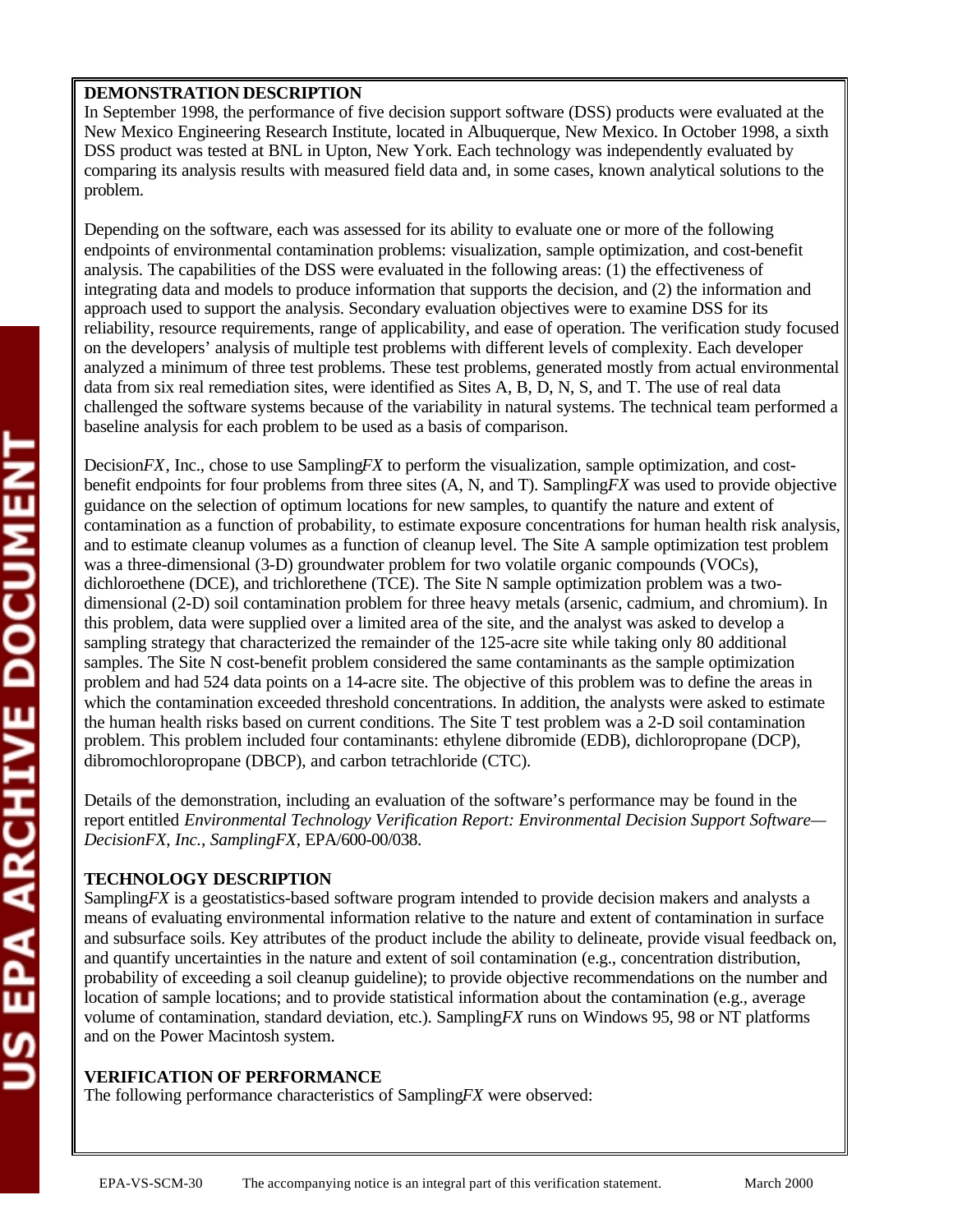*Decision Support:* In the demonstration, Decision*FX* used Sampling*FX* to import data on contaminant concentrations and surface structures from ASCII text files and bitmap graphical image files. Sampling*FX*  demonstrated the ability to integrate this information on a single platform and place the information in a visual context. It generated 2-D maps of concentration contours, maps showing the probability of exceeding threshold concentrations, and variance maps that support data interpretation. The software was used in the demonstration to generate the data necessary for producing cost-benefit curves and estimating human health risk. The cost-benefit curves and risks were produced in auxiliary software, Microsoft Excel. The accuracy of the analyses is discussed in Section 4 of the report.

*Documentation of the SamplingFX Analysis:* The Decision*FX* analyst generated a report that provided an adequate explanation of the process and the parameters used to analyze each problem. Documentation of data transfer, manipulations of the data, and analyses were included. Model selection and parameters for conducting the probabilistic assessment were provided in standard ASCII text files that are exportable to a number of software programs.

*Comparison with Baseline Analysis and Data:* The concentration contours produced by Sampling*FX* during the demonstration were compared to the data and to baseline analyses performed using data interpolation and geostatistics. The visualizations produced by Sampling*FX* were often limited by a lack of a frame of reference or site map, and this lack made comparison more difficult. In the 3-D groundwater contamination sample optimization problem for Site A, the Sampling*FX* concentration contours and probability maps did not match the data or the baseline analysis. For the Site N sample optimization problem, the Sampling*FX* analysis generated an acceptable match to the data and the baseline analysis. When compared to the baseline geostatistical analysis with the entire data set, Sampling*FX* identified approximately 70% of the site that had arsenic contamination above 125 mg/kg with the constraint of an additional 80 samples to characterize the entire 125-acre site. For the Site N cost-benefit problem, contaminant contour and probability maps were consistent with the baseline interpolation and geostatistical analysis. Estimates of the area where the contamination exceeded threshold concentrations matched, to within 20%, the baseline interpolation and geostatistical analyses at the 50% probability levels. The area estimates at the 10% probability level (at least a 10% chance that contamination exceeds the threshold concentration) were considerably different from the baseline geostatistical analysis. This was due to different definitions of the probability level. Sampling*FX*  performs multiple simulations of the concentration distribution at the site. It then calculates the area above the threshold for each simulation and uses these areas to estimate the probability of an area's exceeding the threshold. Consequently, the area probability estimates are for the site as a whole. By contrast, the baseline geostatistical analysis used an approach that is consistent with EPA data quality objective guidance and defined the area estimates based on the probability that a given location could exceed the threshold. There is much more uncertainty on a local scale, and therefore, the area estimates for the baseline geostatistics analysis show a wider variation than the Sampling*FX* analysis at the different probability levels. Sampling*FX* was used to estimate exposure concentrations for risk assessment calculations for two scenarios—exposures for on-site workers and residential exposures. The Sampling*FX* values for the worker scenario were consistent with the baseline analysis for two of the three contaminants but incorrect and too low for one contaminant, arsenic. The exposure concentrations generated by Sampling*FX* for the residential scenario were inconsistent with the data and considerably lower than the baseline estimates for all three contaminants (As, Cd, and Cr). For the Site T soil contamination problem, contaminant contour and probability maps were consistent with the data and the baseline analysis for each of the four contaminants (EDB, DCP, DBCP, and CTC). Estimates of the area where the contamination exceeded threshold concentrations did not match the baseline interpolation analysis and appeared to be inconsistent with the concentration and probability of exceedence maps generated by Sampling*FX*.

*Multiple Lines of Reasoning:* Decision*FX* used Sampling*FX* to provide a number of different analysis approaches to examine the data. The foundation of its approach is a Monte Carlo simulator that produces multiple simulations of the existing data that are consistent with the known data. From these simulations, concentration maps, variance maps, and probability maps were produced to assist in data evaluation. This permits the decision maker to evaluate future actions such as sample location or cleanup guidance based on the level of confidence placed in the analysis.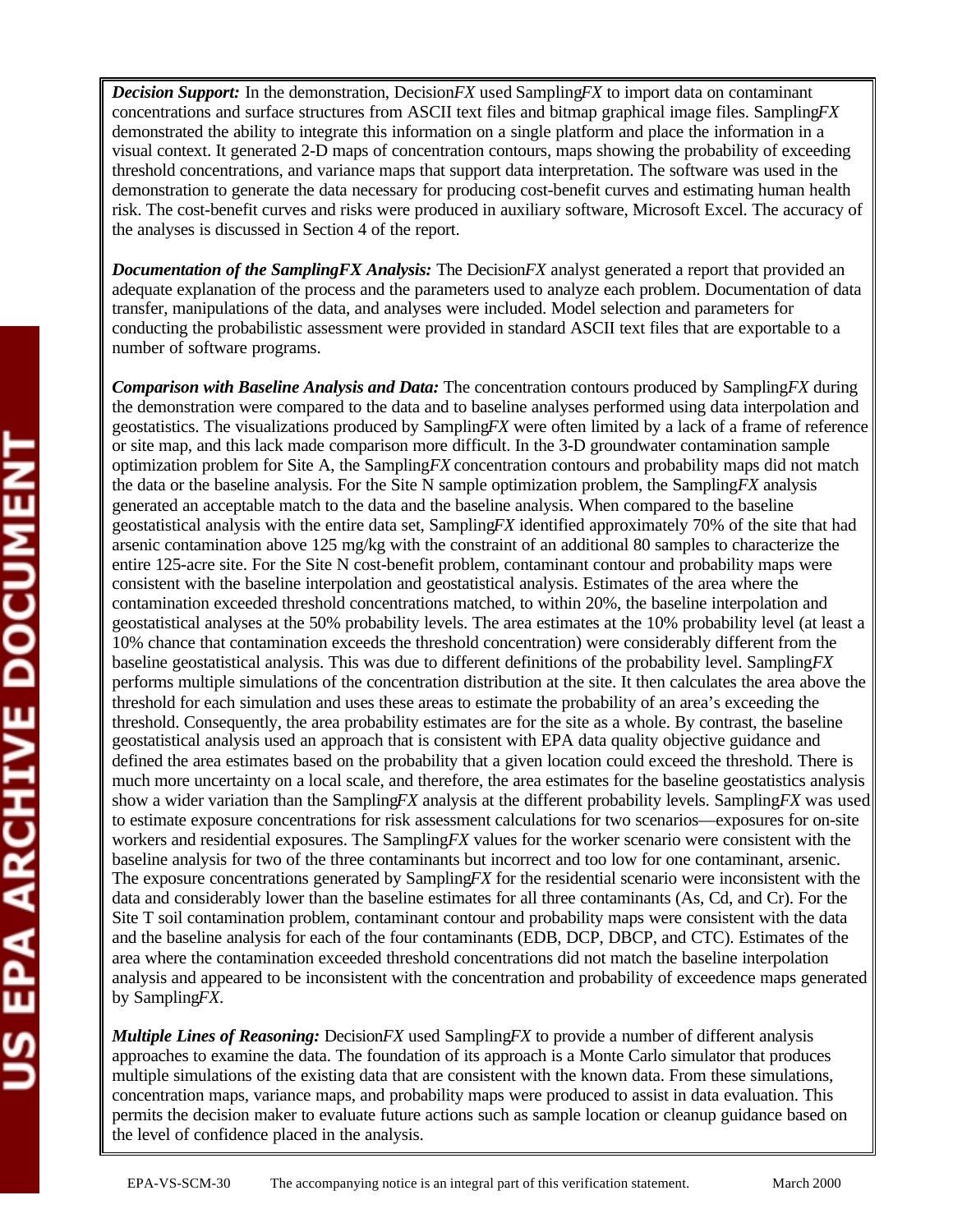In addition to performance criteria, the following secondary criteria were evaluated:

*Ease of Use:* During the demonstration it was observed that in general Sampling *FX* was not user-friendly. Sampling*FX* has (or lacks) several features that make the software package cumbersome to use. These include the need for a formatted data file for importing location and concentration data, the need to have all units of measurement in meters, and the need to have all graphic files imported as a single bitmap, as well as the absence of on-line help. Visualization output is limited to screen captures that can be imported into other software for processing. Visualization output was often supplied without a frame of reference (coordinate scale or site map), and this makes data interpretation more difficult. While each of these limitations can be overcome and the analysis performed, it requires more work on the part of the software operator.

Sampling*FX* exhibited the capability to export ASCII text and graphics to standard word processing software directly. Screen captures from Sampling*FX* were imported into CorelDraw to generate .jpg and .cdr graphic files that can be read by a large number of software products. Sampling*FX* generated data files from statistical analysis and concentration estimates in ASCII format, which can be read by most softwares.

*Efficiency and Range of Applicability:* Sampling*FX* was used to complete four sample optimization/costbenefit problems with 12 person days of effort. This was slightly longer than the technical team would have anticipated and was due primarily to the extensive post-processing of maps and data required for the analysis. However, Sampling*FX* provides the flexibility to address problems tailored to site-specific conditions. The user has control over the choice of the parameters that control the geostatistical simulations, and the software allows a wide range of environmental conditions [e.g., contaminants in different media (groundwater or soil)] to be evaluated. Its applicability to 3-D groundwater contamination problems is not clear. Theoretically, one should be able to use the software for this type of problem. However, the results provided for the Site A 3-D test problem were not consistent with the data.

*Operator Skill Base:* To efficiently use Sampling*FX*, the operator should be knowledgeable in the use of statistics and geostatistics in analyzing data for environmental contamination problems. In addition, knowledge about managing database files, contouring environmental data sets, and conducting sample optimization and cost-benefit problems is beneficial for proper use of the software.

*Training and Technical Support:* An analyst with the prerequisite skill base can use Sampling*FX* after one or two days of training. A users' manual is available to assist in operation of the software. Technical support is available through e-mail and over the phone.

*Cost:* Decision*FX* intends to sell Sampling*FX* for \$500 for a single license. It will be supplied at no cost to state and federal regulators.

*Overall Evaluation:* The technical team's evaluation of Sampling*FX* was based on observation and training supplied during the demonstration, the documentation of the analyses performed during the demonstration, the Sampling*FX* users' guide, the visualization maps provided for the analyses, and the evaluation team's experience with software products that perform similar functions. The technical team concluded that the main strength of Sampling*FX* is its technical approach to solving the sample optimization problem. The use of the multiple simulations of the data to generate probability and concentration maps provides a technically robust framework for conducting sample optimization problems. The technical team concluded that there were several limitations in the application of Sampling*FX* to environmental contamination problems. Sampling*FX*  was unable to produce an adequate match to the data for the Site A 3-D sample optimization problem; was unable to match exposure concentrations for risk calculations; and produced area estimates that were not consistent with its own probability and concentration maps (Sites N and T). In addition, the Decision*FX*  analyst used a nonstandard approach for estimating the probabilities of a given area of contamination. The approach underestimates contamination areas at low probabilities. The technical team also concluded that the many ease-of-use issues identified earlier made the software cumbersome to use. In particular, visualization capabilities were limited.